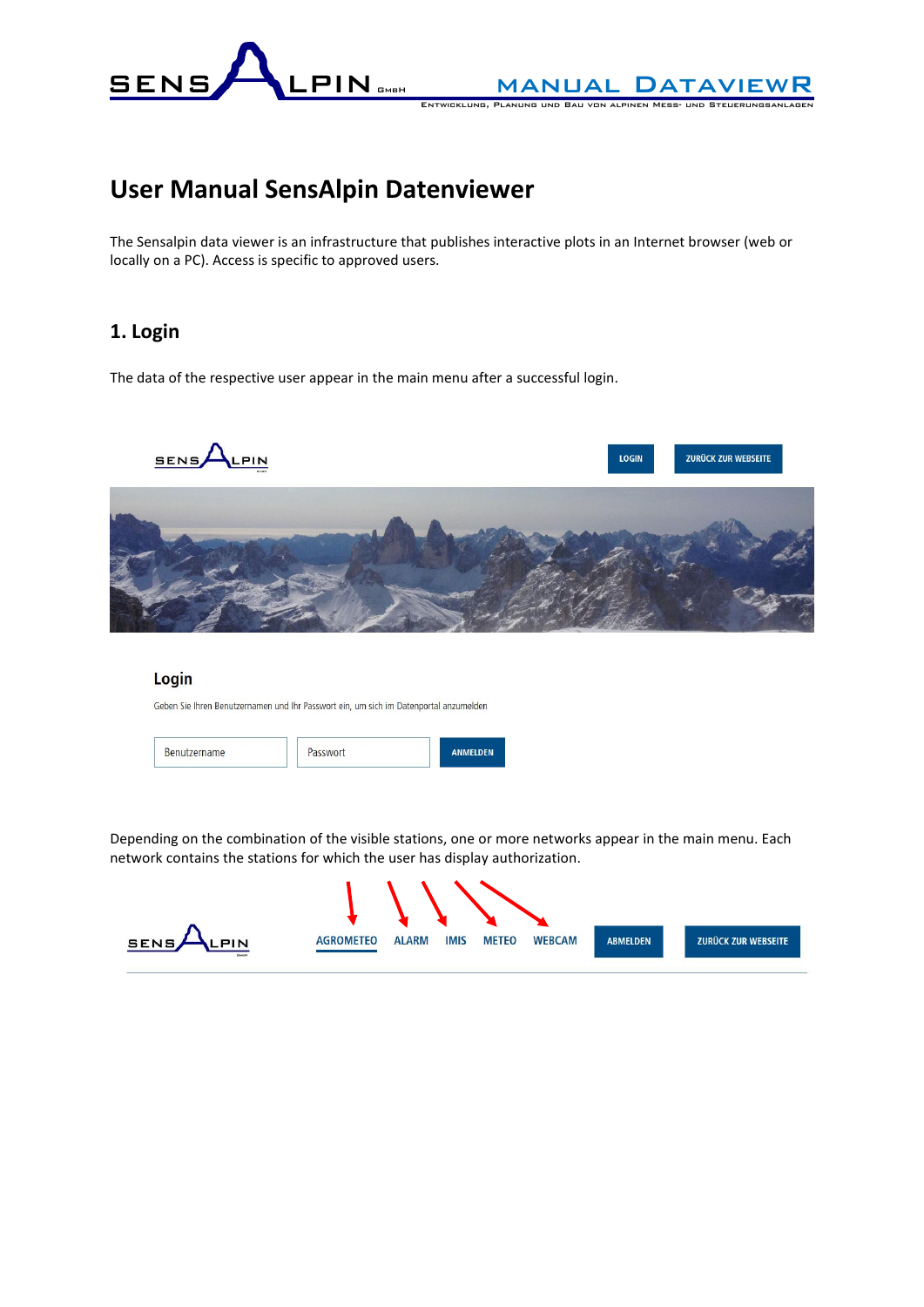# **2. User Controls**

## **Stationinfo, Dataselection und Export Function**

The station selection is at the top of the page. The station can then be selected or searched for in the selection field. In the network Alarm and the IMIS network, the stations are grouped by system.

| <b>SENS</b>                                            | <b>PIN</b><br>GMEH                                                                  | <b>AGROMETEO</b> |   | <b>ALARM</b> | <b>IMIS</b> | <b>METEO</b>                | <b>WEBCAM</b> | <b>ABMELDEN</b> | <b>ZURÜCK ZUR WEBSEITE</b> |
|--------------------------------------------------------|-------------------------------------------------------------------------------------|------------------|---|--------------|-------------|-----------------------------|---------------|-----------------|----------------------------|
| Alarm:                                                 | <b>ALPIGLEN - DETEKTION LANGENEGG</b>                                               |                  | ∧ |              |             |                             |               |                 |                            |
| <b>Stationsinfo</b>                                    | Alpiglen<br>Alpiglen - Detektion Langenegglaui                                      |                  |   |              |             |                             |               |                 | $\checkmark$               |
| <b>Stationsdate</b><br><b>Import</b><br>Zeitbereich Da | Alpiglen - Signal Alpiglen Bahnhof<br><b>Bruchji</b><br>Bruchji - Detektion Bruchji |                  |   |              |             | <b>Export</b><br>Übersicht: |               |                 | ∧                          |

The accordion "Stationsinfo" (station info) can be opened to display this information:



Schneetemperaturen (25, 50, 100 cm)

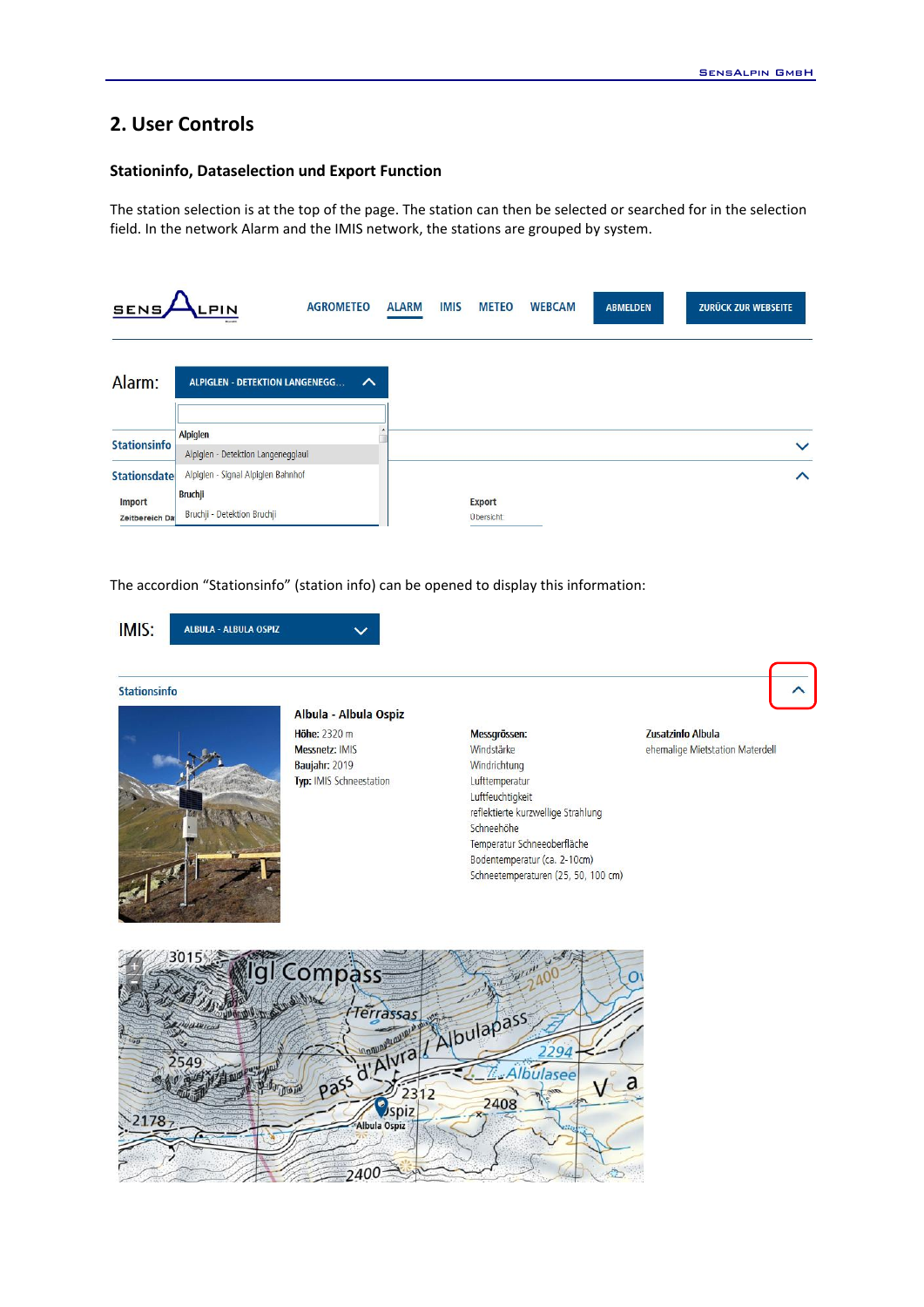The time span of the loaded data takes place in the left selection. The respective display and output area can be changed interactively in the graphic (see zooming).

| Stationsinfo                                                                                                       |                                                                      |                           |
|--------------------------------------------------------------------------------------------------------------------|----------------------------------------------------------------------|---------------------------|
| Stationsdaten                                                                                                      |                                                                      |                           |
| Import<br>Zeitbereich Daten Input<br>2020-04-07<br>2020-05-08<br>bis<br>Übersicht<br>Detailgrafik<br>Meteo Tabelle | <b>Export</b><br>Exportiere Übersichtsgrafik:<br>L Download PNG file |                           |
|                                                                                                                    | Aesch                                                                |                           |
| $\frac{15}{2}$<br><br>Batterienspannung<br>Batt-spannung min                                                       |                                                                      | 8<br><br>Loggertemperatur |
| 코<br>$>$ $\frac{m}{2}$                                                                                             |                                                                      | $\mathfrak{D}$<br>$-89$   |

The export functions corresponding to the data view also appear. This is only displayed if the screen is sufficiently wide. PNG graphics are exported for the plot views. The tables are saved as CSV files. The output area / dataset corresponds to the respective display in the plot or in the table.

### **Display Mode**

The display of the data can be selected with the tabs above the plotting area. Depending on the release, only the measurement data itself or additional system data can be selected (e.g. service table see below)

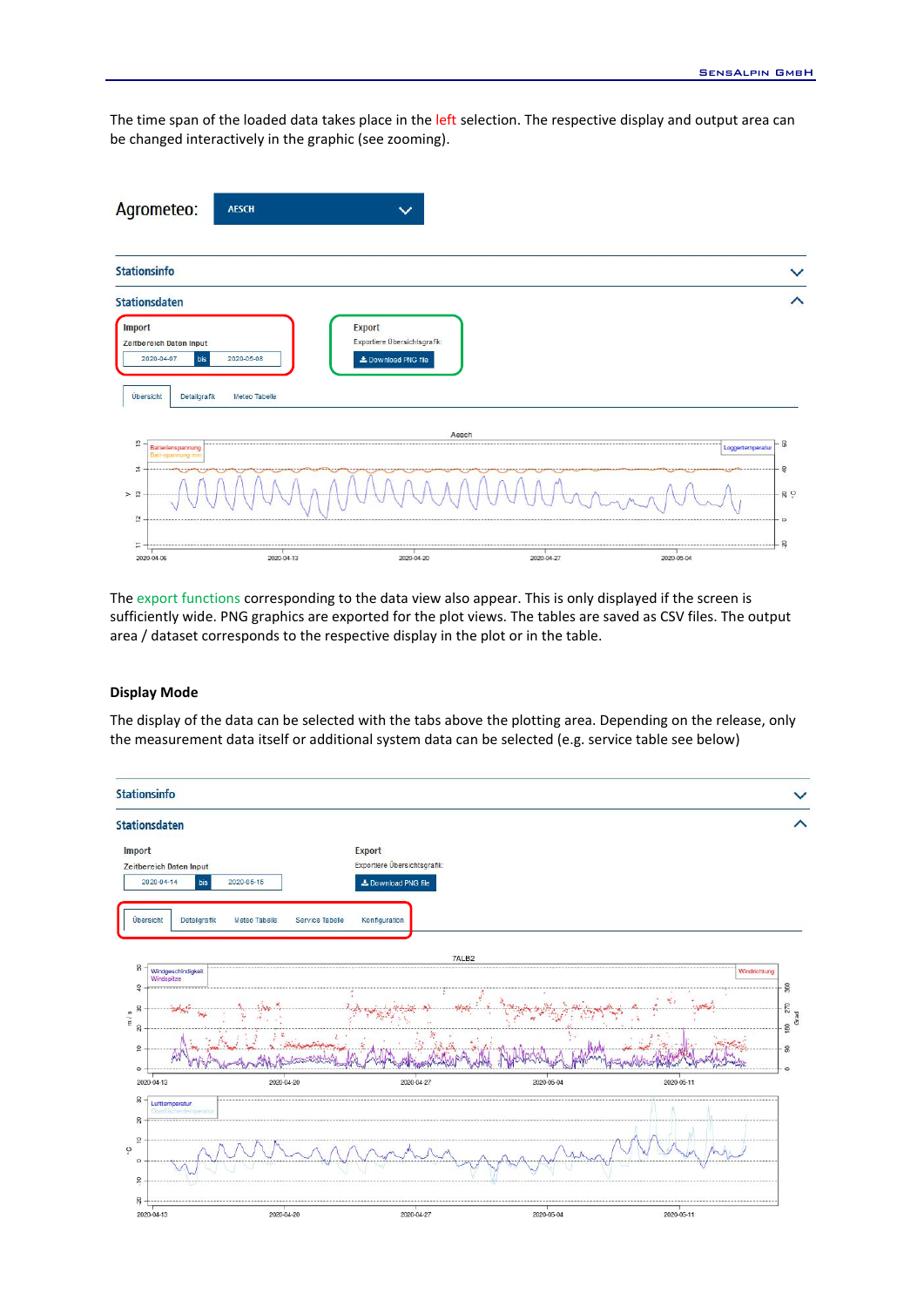### **Zoom**

By clicking, holding and dragging, the mouse can be zoomed into the display. Double-click sets the display back to the entire imported time range. For the detail plots with only one-sided display, the X and Y axes can be zoomed. In the case of overview plots and two-sided plots, only the time range (X-axis) is zoomed.

| <b>Import</b>                              | <b>Export</b>                    |            |              |
|--------------------------------------------|----------------------------------|------------|--------------|
| Zeitbereich Daten Input                    | Exportiere Übersichtsgrafik:     |            |              |
| 2020-04-14<br>bis<br>2020-05-15            | ≛ Download PNG file              |            |              |
| Übersicht<br>Meteo Tabelle<br>Detailgrafik | Service Tabelle<br>Konfiguration |            |              |
|                                            | 1ALI1                            |            |              |
| S<br>Windgeschindigkeit<br>Windspitze      |                                  |            | Windrichtung |
| å<br>$\overline{5}$                        |                                  |            |              |
| 20<br>$\frac{1}{2}$                        |                                  |            |              |
|                                            |                                  |            |              |
| 2020-04-20<br>2020-04-13                   | 2020-04-27                       | 2020-05-04 | 2020-05-11   |
| $_{\rm 50}$<br>Lufttemperatur              |                                  |            |              |
| 20                                         |                                  |            |              |
| $\frac{1}{2}$<br>$\circ$                   |                                  |            |              |
|                                            |                                  |            |              |

### **Tables**

Scroll bars appear for tables that are larger than the display window. The tables can be sorted according to each column (click on arrows next to variable names; red arrow). You can search for any value in the search field.

| <b>Stationsdaten</b>     |              |               |                  |                        |                     |               |             |         |         |         |             |             |                | ∧       |
|--------------------------|--------------|---------------|------------------|------------------------|---------------------|---------------|-------------|---------|---------|---------|-------------|-------------|----------------|---------|
| Import                   |              |               |                  | <b>Export</b>          |                     |               |             |         |         |         |             |             |                |         |
| Zeitbereich Daten Input  |              |               |                  | Exportiere Meteodaten: |                     |               |             |         |         |         |             |             |                |         |
| 2020-04-14               | bis          | 2020-05-15    |                  |                        | L Download CSV file |               |             |         |         |         |             |             |                |         |
| Übersicht                | Detailgrafik | Meteo Tabelle | Pluvio Tabelle   | Service Tabelle        |                     | Konfiguration |             |         |         |         |             |             |                |         |
| <b>1ALI2 Meteo Daten</b> |              |               |                  |                        |                     |               |             |         |         |         |             | Search:     |                |         |
| time                     | ÷.           | <b>VWND1</b>  | <b>VWND1_MAX</b> | DWND1                  | TA :                | RH            | <b>RSWR</b> | $HS1 =$ | $HS2 =$ | $TS0 =$ | <b>TS25</b> | <b>TS50</b> | <b>TS100</b>   | $TSS -$ |
| 2020-05-14 13:30         |              | 0.988         | 2.425            | 87.4                   | 6.469               | 100           | 145.8       | 13.96   | 6999    | 8.54    | 11.32       | 10.71       | 8.42           | 12.03   |
| 2020-05-14 13:00         |              | 0.926         | 1.975            | 72.1                   | 6.664               | 99.9          | 166.1       | 14.91   | 6999    | 8.36    | 12.1        | 11.47       | 9.04           | 12.74   |
| 2020-05-14 12:30         |              | 0.542         | 2.053            | 83.1                   | 6.398               | 99.9          | 170.9       | 15.39   | 6999    | 8.18    | 12.25       | 11.6        | $\overline{9}$ | 12.87   |
| 2020-05-14 12:00         |              | 1.216         | 2.151            | 83.3                   | 5.898               | 100           | 163.1       | 15.93   | 6999    | 8.02    | 10.62       | 9.93        | 7.91           | 11.36   |
| 2020-05-14 11:30         |              | 0.898         | 2.621            | 80                     | 6.188               | 100           | 164.1       | 15.6    | 6999    | 7.87    | 11.41       | 10.96       | 8.69           | 12.3    |
| 2020-05-14 11:00         |              | 0.952         | 2.875            | 68.02                  | 5.596               | 100           | 112.5       | 14.73   | 6999    | 7.75    | 9.75        | 9.32        | 7.45           | 10.65   |
| 2020-05-14 10:30         |              | 0.688         | 1.877            | 69.17                  | 5.551               | 100           | 99.9        | 15.69   | 6999    | 7.63    | 8.73        | 8.66        | 7.1            | 9.55    |
| 2020-05-14 10:00         |              | 0.531         | 1.858            | 79.7                   | 5.87                | 100           | 117.1       | 15.11   | 6999    | 7.54    | 9.65        | 9.43        | 7.52           | 10.49   |
| 2020-05-14 09:30         |              | 0.335         | 1.506            | 77.3                   | 5.192               | 100           | 73.8        | 16.18   | 6999    | 7.49    | 7.45        | 7.56        | 6.256          | 8.15    |
| 2020-05-14 09:00         |              | 0.427         | 1.232            | 84.5                   | 5.031               | 100           | 40.83       | 14.67   | 6999    | 7.47    | 6.68        | 6.847       | 5.725          | 7.35    |
| 2020-05-14 08:30         |              | 0.139         | 1.408            | 207.9                  | 5.051               | 100           | 26.96       | 14.62   | 6999    | 7.45    | 6.229       | 6.43        | 5.423          | 6.727   |

Showing 1 to 12 of 1,466 entries